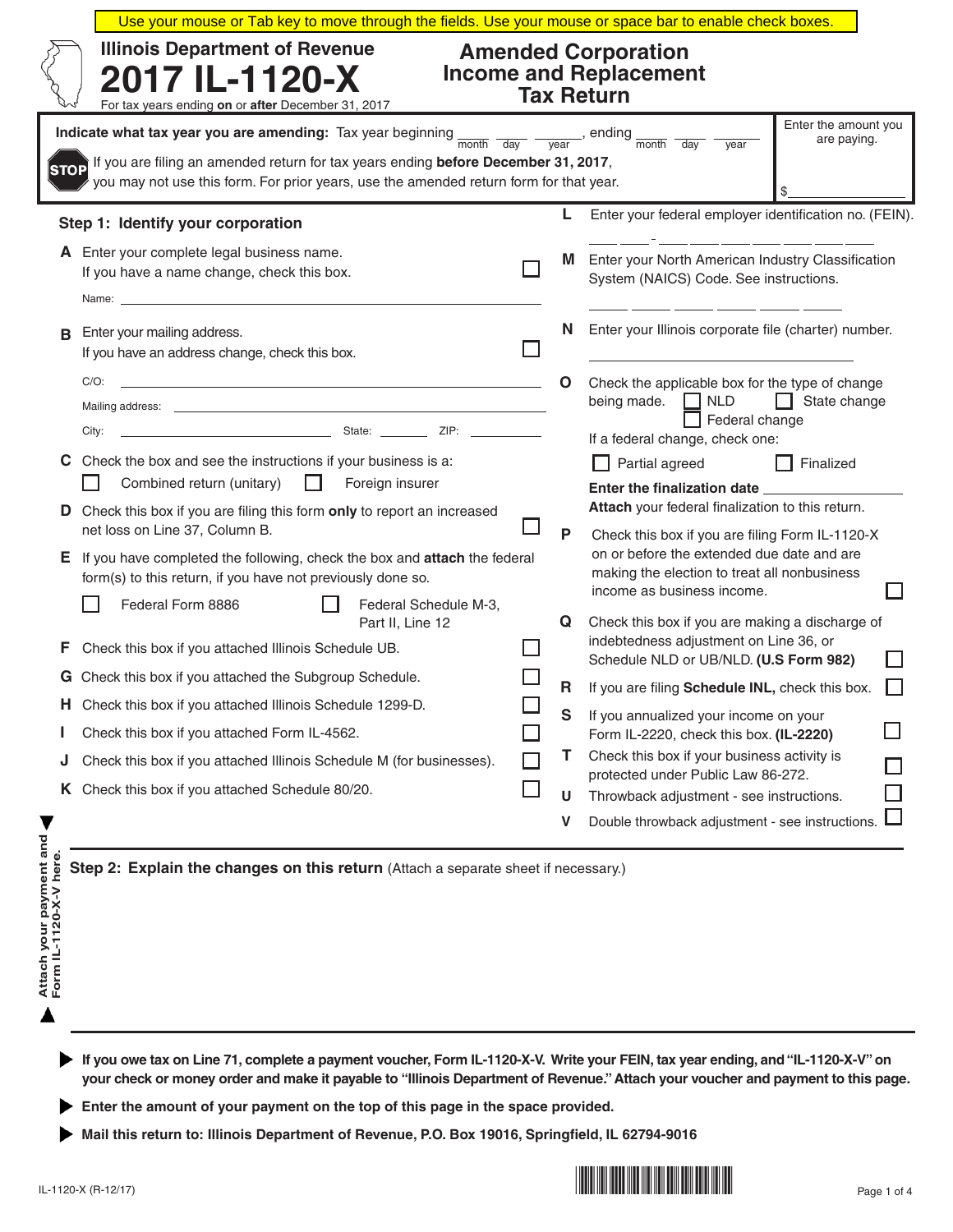|             | <u> Hillingan ma'lumot</u>                                                                                                                                                                                                                                                                                                                                                                                                                                |                 | А<br>As most recently<br>reported or adjusted<br>(Whole dollars only)                                                                                                                                                                                                                                                                                                                                                                                                  |                | в<br>Corrected<br>amount                                                                                                                                                       |
|-------------|-----------------------------------------------------------------------------------------------------------------------------------------------------------------------------------------------------------------------------------------------------------------------------------------------------------------------------------------------------------------------------------------------------------------------------------------------------------|-----------------|------------------------------------------------------------------------------------------------------------------------------------------------------------------------------------------------------------------------------------------------------------------------------------------------------------------------------------------------------------------------------------------------------------------------------------------------------------------------|----------------|--------------------------------------------------------------------------------------------------------------------------------------------------------------------------------|
|             | Step 3: Figure your income or loss                                                                                                                                                                                                                                                                                                                                                                                                                        |                 |                                                                                                                                                                                                                                                                                                                                                                                                                                                                        |                | (Whole dollars only)                                                                                                                                                           |
| 1.          | Federal taxable income from U.S. Form 1120.                                                                                                                                                                                                                                                                                                                                                                                                               | 1               | $\bullet$ 00                                                                                                                                                                                                                                                                                                                                                                                                                                                           | 1.             | $\bullet$ 00                                                                                                                                                                   |
| 2           | Net operating loss deduction from U.S. Form 1120.                                                                                                                                                                                                                                                                                                                                                                                                         | $\overline{2}$  | $\bullet$ 00                                                                                                                                                                                                                                                                                                                                                                                                                                                           |                | $2 \overline{\phantom{a} \phantom{a} \phantom{a}}$<br>$\bullet$ 00                                                                                                             |
| 3           | State, municipal, and other interest income excluded from Line 1.                                                                                                                                                                                                                                                                                                                                                                                         | 3               | $-00$                                                                                                                                                                                                                                                                                                                                                                                                                                                                  |                | $3 \quad \text{or} \quad$<br>$\bullet$ 00                                                                                                                                      |
|             | Illinois income and replacement tax and surcharge deducted in<br>arriving at Line 1.                                                                                                                                                                                                                                                                                                                                                                      | 4               | $\bullet$ 00                                                                                                                                                                                                                                                                                                                                                                                                                                                           |                | $4\overline{ }$<br>$\bullet$ 00                                                                                                                                                |
| 5           | Illinois Special Depreciation addition. Attach Form IL-4562.                                                                                                                                                                                                                                                                                                                                                                                              | 5               | $\bullet$ 00                                                                                                                                                                                                                                                                                                                                                                                                                                                           |                | $5 \overline{\phantom{a}}$<br>$\bullet$ 00                                                                                                                                     |
| 6           | Related-party expenses addition. Attach Schedule 80/20.                                                                                                                                                                                                                                                                                                                                                                                                   | 6               | $\bullet$ 00                                                                                                                                                                                                                                                                                                                                                                                                                                                           | 6              | $\bullet$ 00                                                                                                                                                                   |
|             | Distributive share of additions. Attach Schedule(s) K-1-P or K-1-T.                                                                                                                                                                                                                                                                                                                                                                                       | 7               | $\label{eq:2.1} \frac{1}{\sqrt{2}}\left(\frac{1}{\sqrt{2}}\right)^{2} \left(\frac{1}{\sqrt{2}}\right)^{2} \left(\frac{1}{\sqrt{2}}\right)^{2} \left(\frac{1}{\sqrt{2}}\right)^{2} \left(\frac{1}{\sqrt{2}}\right)^{2} \left(\frac{1}{\sqrt{2}}\right)^{2} \left(\frac{1}{\sqrt{2}}\right)^{2} \left(\frac{1}{\sqrt{2}}\right)^{2} \left(\frac{1}{\sqrt{2}}\right)^{2} \left(\frac{1}{\sqrt{2}}\right)^{2} \left(\frac{1}{\sqrt{2}}\right)^{2} \left(\$<br>$\bullet$ 00 | $\overline{7}$ | $\label{eq:2.1} \frac{1}{\sqrt{2\pi}}\left(\frac{1}{\sqrt{2\pi}}\right)^{1/2}\left(\frac{1}{\sqrt{2\pi}}\right)^{1/2}\left(\frac{1}{\sqrt{2\pi}}\right)^{1/2}$<br>$\bullet$ 00 |
| 8           | Other additions. Attach Illinois Schedule M for businesses.                                                                                                                                                                                                                                                                                                                                                                                               | 8               | $\bullet$ 00                                                                                                                                                                                                                                                                                                                                                                                                                                                           | 8              | $\bullet$ 00                                                                                                                                                                   |
| 9           | Add Lines 1 through 8. This is your total income or loss.                                                                                                                                                                                                                                                                                                                                                                                                 | 9               | $\bullet$ 00                                                                                                                                                                                                                                                                                                                                                                                                                                                           |                | $\bullet$ 00                                                                                                                                                                   |
|             | Step 4: Figure your base income or loss                                                                                                                                                                                                                                                                                                                                                                                                                   |                 |                                                                                                                                                                                                                                                                                                                                                                                                                                                                        |                |                                                                                                                                                                                |
| 10          | Interest income from U.S. Treasury and exempt federal obligations.                                                                                                                                                                                                                                                                                                                                                                                        | 10 <sup>°</sup> | <u> Tanzania (</u><br>$\bullet$ 00                                                                                                                                                                                                                                                                                                                                                                                                                                     |                | $\bullet$ 00                                                                                                                                                                   |
| 11          | River Edge Redevelopment Zone Dividend subtraction. Attach Sch. 1299-B.11                                                                                                                                                                                                                                                                                                                                                                                 |                 | .00<br><u> a strong and the strong strong and the strong strong strong and the strong strong strong strong strong strong</u>                                                                                                                                                                                                                                                                                                                                           |                | 11 $\frac{1}{\sqrt{1-\frac{1}{2}}\left\vert \frac{1}{2(1-\frac{1}{2})}\right\vert }$<br>$\bullet$ 00                                                                           |
| 12          | River Edge Redevelopment Zone Interest subtraction. Attach Sch. 1299-B. 12                                                                                                                                                                                                                                                                                                                                                                                |                 | $\bullet$ 00                                                                                                                                                                                                                                                                                                                                                                                                                                                           |                | $\bullet$ 00                                                                                                                                                                   |
| 13          | High Impact Business Dividend subtraction. Attach Schedule 1299-B.                                                                                                                                                                                                                                                                                                                                                                                        | 13              | .00                                                                                                                                                                                                                                                                                                                                                                                                                                                                    |                | $13 \overline{\phantom{13321}}$<br>$\bullet$ 00                                                                                                                                |
| 14          | High Impact Business Interest subtraction. Attach Schedule 1299-B.                                                                                                                                                                                                                                                                                                                                                                                        | 14              | $\mathcal{L}_{\text{max}}$ and $\mathcal{L}_{\text{max}}$<br>$\bullet$ 00                                                                                                                                                                                                                                                                                                                                                                                              |                | $\bullet$ 00                                                                                                                                                                   |
| 15          | Contribution subtraction. Attach Schedule 1299-B.                                                                                                                                                                                                                                                                                                                                                                                                         |                 | .00                                                                                                                                                                                                                                                                                                                                                                                                                                                                    |                | $\bullet$ 00                                                                                                                                                                   |
| 16          | Contributions to certain job training projects.                                                                                                                                                                                                                                                                                                                                                                                                           |                 | $16 \quad \qquad$<br>$-00$                                                                                                                                                                                                                                                                                                                                                                                                                                             |                | $16 \quad \overline{\quad}$<br>$\bullet$ 00                                                                                                                                    |
| 17          | Foreign Dividend subtraction. Attach Schedule J.                                                                                                                                                                                                                                                                                                                                                                                                          |                 | $17 \quad \underline{\hspace{1cm}}$<br>.00                                                                                                                                                                                                                                                                                                                                                                                                                             |                | $\bullet$ 00                                                                                                                                                                   |
| 18          | Illinois Special Depreciation subtraction. Attach Form IL-4562.                                                                                                                                                                                                                                                                                                                                                                                           | 18              | $\label{eq:2} \frac{1}{\sqrt{2\pi}}\left(\frac{1}{\sqrt{2\pi}}\right)^{1/2}\left(\frac{1}{\sqrt{2\pi}}\right)^{1/2}\left(\frac{1}{\sqrt{2\pi}}\right)^{1/2}\left(\frac{1}{\sqrt{2\pi}}\right)^{1/2}\left(\frac{1}{\sqrt{2\pi}}\right)^{1/2}\left(\frac{1}{\sqrt{2\pi}}\right)^{1/2}\left(\frac{1}{\sqrt{2\pi}}\right)^{1/2}\left(\frac{1}{\sqrt{2\pi}}\right)^{1/2}\left(\frac{1}{\sqrt{2\pi}}\right)^{1/2}\left(\frac{1}{\sqrt{2\$<br>.00                             |                | $\bullet$ 00                                                                                                                                                                   |
| 19          |                                                                                                                                                                                                                                                                                                                                                                                                                                                           | 19              | $-00$                                                                                                                                                                                                                                                                                                                                                                                                                                                                  |                | $\bullet$ 00                                                                                                                                                                   |
|             | Related-party expenses subtraction. Attach Schedule 80/20.                                                                                                                                                                                                                                                                                                                                                                                                | 20              | .00                                                                                                                                                                                                                                                                                                                                                                                                                                                                    |                | $20$ and $\sim$<br>$\bullet$ 00                                                                                                                                                |
| 20<br>21    | Distributive share of subtractions. Attach Schedule(s) K-1-P or K-1-T.<br>Other subtractions. Attach Schedule M for businesses.                                                                                                                                                                                                                                                                                                                           | 21              |                                                                                                                                                                                                                                                                                                                                                                                                                                                                        |                |                                                                                                                                                                                |
|             |                                                                                                                                                                                                                                                                                                                                                                                                                                                           | $22 \,$         | $-00$<br>$\bullet$ 00                                                                                                                                                                                                                                                                                                                                                                                                                                                  |                | $-00$<br>22<br>$\bullet$ 00                                                                                                                                                    |
| 22          | Total subtractions. Add Lines 10 through 21.<br>23 Base income or loss. Subtract Line 22 from Line 9.                                                                                                                                                                                                                                                                                                                                                     | 23              | .00                                                                                                                                                                                                                                                                                                                                                                                                                                                                    |                |                                                                                                                                                                                |
|             | A If the amount on Line 23 is derived inside Illinois only, check this box and enter the amount from Step 4, Line 23                                                                                                                                                                                                                                                                                                                                      |                 |                                                                                                                                                                                                                                                                                                                                                                                                                                                                        |                | $-00$                                                                                                                                                                          |
| <b>STOP</b> | on Step 6, Line 35. You may not complete Step 5. (You must leave Step 5, Lines 24 through 34 blank.)<br>$\frac{Note\rightarrow}{N}$ If you are a unitary filer, do not check this box. Check the box on Line B and complete Step 5.<br>B If any portion of the amount on Line 23 is derived outside Illinois, or you are a unitary filer, check this box and<br>complete all lines of Step 5. (Do not leave Lines 28 through 30 blank.) See instructions. |                 |                                                                                                                                                                                                                                                                                                                                                                                                                                                                        |                |                                                                                                                                                                                |
|             | Step 5: Figure your income allocable to Illinois (Complete only if you checked the box on Line B, above.)                                                                                                                                                                                                                                                                                                                                                 |                 |                                                                                                                                                                                                                                                                                                                                                                                                                                                                        |                |                                                                                                                                                                                |
|             | 24 Nonbusiness income or loss. Attach Schedule NB.                                                                                                                                                                                                                                                                                                                                                                                                        |                 |                                                                                                                                                                                                                                                                                                                                                                                                                                                                        |                | 24<br>$\bullet$ 00                                                                                                                                                             |
|             | 25 Business income or loss included in Line 23 from non-unitary<br>partnerships, partnerships included on a Schedule UB,                                                                                                                                                                                                                                                                                                                                  |                 |                                                                                                                                                                                                                                                                                                                                                                                                                                                                        |                |                                                                                                                                                                                |
|             | S corporations, trusts, or estates. See instructions.                                                                                                                                                                                                                                                                                                                                                                                                     |                 | 25<br>.00                                                                                                                                                                                                                                                                                                                                                                                                                                                              |                | .00                                                                                                                                                                            |
|             | <b>26</b> Add Lines 24 and 25.                                                                                                                                                                                                                                                                                                                                                                                                                            |                 | $-00$                                                                                                                                                                                                                                                                                                                                                                                                                                                                  |                | $\bullet$ 00                                                                                                                                                                   |
| 27          | Business income or loss. Subtract Line 26 from Line 23.                                                                                                                                                                                                                                                                                                                                                                                                   |                 | $\bullet$ 00                                                                                                                                                                                                                                                                                                                                                                                                                                                           |                | 27 $\qquad$<br>$-00$                                                                                                                                                           |
| 28          | Total sales everywhere (this amount cannot be negative).                                                                                                                                                                                                                                                                                                                                                                                                  |                 |                                                                                                                                                                                                                                                                                                                                                                                                                                                                        |                | 28 - 00                                                                                                                                                                        |
| 29          | Total sales inside Illinois (this amount cannot be negative).                                                                                                                                                                                                                                                                                                                                                                                             |                 | 29<br>$\bullet$ 00                                                                                                                                                                                                                                                                                                                                                                                                                                                     |                | 29<br>$\bullet$ 00                                                                                                                                                             |
| 30          | Apportionment factor. Divide Line 29 by Line 28 (carry to six decimal places). 30 _________________                                                                                                                                                                                                                                                                                                                                                       |                 |                                                                                                                                                                                                                                                                                                                                                                                                                                                                        |                |                                                                                                                                                                                |
|             | 31 Business income or loss apportionable to Illinois.<br>Multiply Line 27 by Line 30.                                                                                                                                                                                                                                                                                                                                                                     |                 | $-00$                                                                                                                                                                                                                                                                                                                                                                                                                                                                  |                | $31 \quad \qquad$<br>$-00$                                                                                                                                                     |
|             | 32 Nonbusiness income or loss allocable to Illinois. Attach Schedule NB. 32                                                                                                                                                                                                                                                                                                                                                                               |                 | $\bullet$ 00                                                                                                                                                                                                                                                                                                                                                                                                                                                           |                | $32 \quad \overline{\quad}$<br>$\bullet$ 00                                                                                                                                    |
|             | 33 Business income or loss apportionable to Illinois from non-unitary<br>partnerships, partnerships included on a Schedule UB,                                                                                                                                                                                                                                                                                                                            |                 |                                                                                                                                                                                                                                                                                                                                                                                                                                                                        |                |                                                                                                                                                                                |
|             | S corporations, trusts, or estates. See instructions.                                                                                                                                                                                                                                                                                                                                                                                                     |                 | 33<br>$\bullet$ 00                                                                                                                                                                                                                                                                                                                                                                                                                                                     |                | $\bullet$ 00                                                                                                                                                                   |

**Base income or loss allocable to Illinois.** Add Lines 31 through 33. **34** 00 **34 1 34 1 34 1**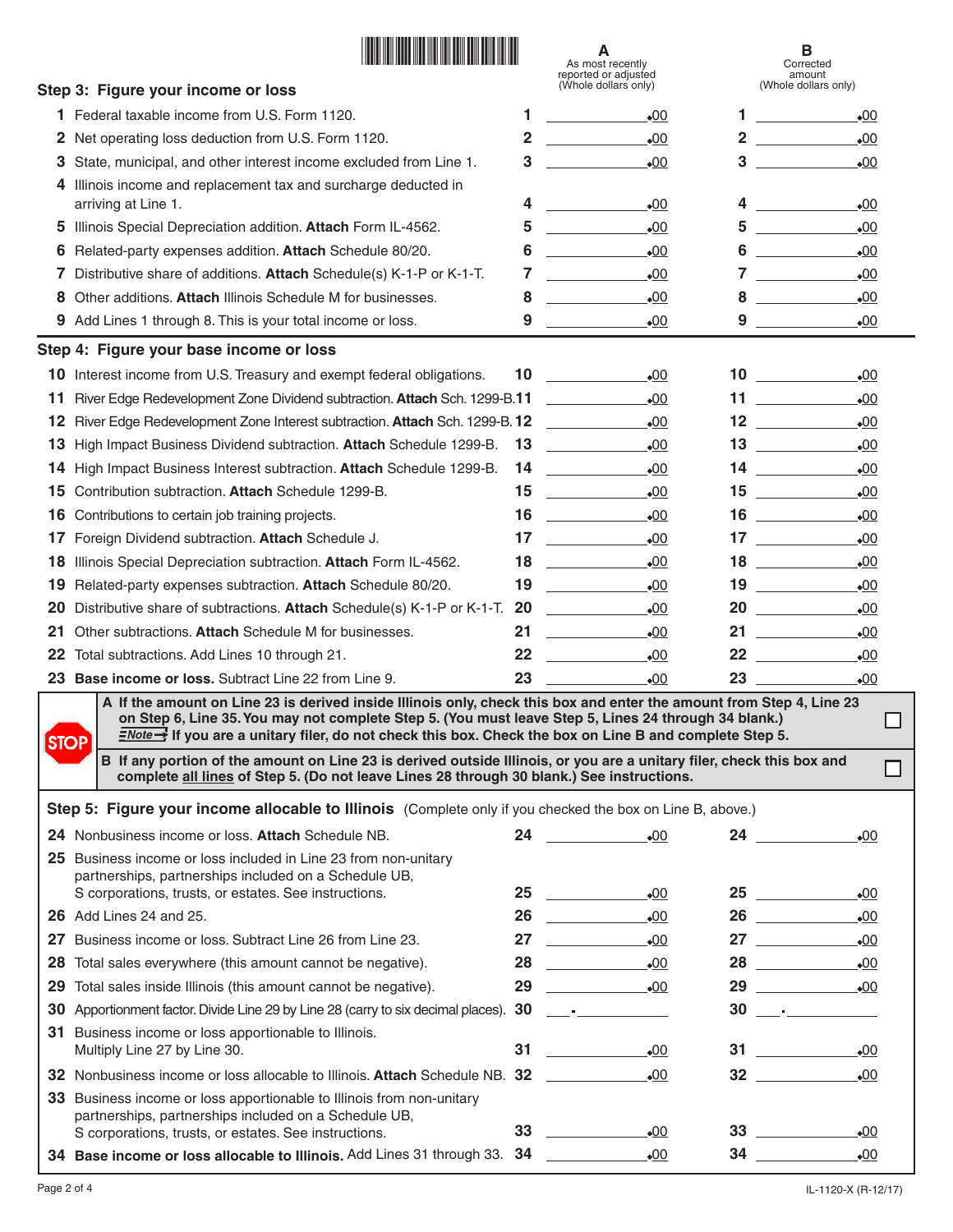|          | Step 6: Figure your net income                                                                                                                                  |          | As most recently<br>reported or adjusted                                                                                        |          | в<br>Corrected<br>amount                                                                                |
|----------|-----------------------------------------------------------------------------------------------------------------------------------------------------------------|----------|---------------------------------------------------------------------------------------------------------------------------------|----------|---------------------------------------------------------------------------------------------------------|
|          | 35 Base income or net loss from                                                                                                                                 |          |                                                                                                                                 |          |                                                                                                         |
|          | Step 4, Line 23 or Step 5, Line 34.                                                                                                                             | 35<br>36 | $\bullet$ 00<br>$\mathcal{L}(\mathcal{L}^{\mathcal{L}})$ and $\mathcal{L}^{\mathcal{L}}$ and $\mathcal{L}^{\mathcal{L}}$<br>.00 | 35<br>36 | <u>and the state of the state</u><br>$\bullet$ 00<br>$-00$                                              |
| 36<br>37 | Discharge of indebtedness adjustment. Attach U.S. Form 982.<br>Adjusted base income or net loss. Add Lines 35 and 36.                                           | 37       | $-00$                                                                                                                           | 37       | $-00$                                                                                                   |
| 38       | Illinois net loss deduction. If Line 37 is zero or negative, enter "0."                                                                                         |          |                                                                                                                                 |          |                                                                                                         |
|          | Attach Schedule NLD or UB/NLD.                                                                                                                                  | 38       | .00                                                                                                                             | 38       | $\bullet$ 00                                                                                            |
|          | 39 Net income. Subtract Line 38 from Line 37.                                                                                                                   |          | $\begin{array}{c c} 39 & \text{---} \end{array}$<br>$-00$                                                                       | 39       | $-00$                                                                                                   |
|          | Step 7: Figure your replacement tax after credits                                                                                                               |          |                                                                                                                                 |          |                                                                                                         |
| 40       | Replacement tax. Multiply Line 39 by 2.5% (.025).                                                                                                               | 40       | $\bullet$ 00                                                                                                                    | 40       | $\bullet$ 00                                                                                            |
| 41       | Recapture of investment credits. Attach Schedule 4255.                                                                                                          | 41       | $-00$                                                                                                                           | 41       | $-00$<br>$\mathcal{L}^{\text{max}}_{\text{max}}$ , where $\mathcal{L}^{\text{max}}_{\text{max}}$        |
| 42       | Replacement tax before credits. Add Lines 40 and 41.                                                                                                            | 42       | $\mathcal{L}^{\text{max}}$ , where $\mathcal{L}^{\text{max}}$<br>.00                                                            | 42       | $_{\odot}$ OO                                                                                           |
| 43       | Investment credits. Attach Form IL-477.                                                                                                                         | 43       | $_{\odot}$ OO                                                                                                                   | 43       | $_{\odot}$ OO                                                                                           |
| 44       | <b>Replacement tax after credits.</b> Subtract Line 43 from Line 42. If negative, enter "0." 44                                                                 |          | $\bullet$ 00                                                                                                                    | 44       | $\bullet$ 00                                                                                            |
|          | Step 8: Figure your income tax after credits                                                                                                                    |          |                                                                                                                                 |          |                                                                                                         |
| 45       | Income Tax. See instructions for tax rate calculations.                                                                                                         |          | $_{\bullet}00$                                                                                                                  | 45       | $_{\bullet}00$                                                                                          |
| 46       | Recapture of investment credits. Attach Schedule 4255.                                                                                                          | 46       | $-00$                                                                                                                           | 46       | $\mathcal{L}^{\text{max}}_{\text{max}}$ , where $\mathcal{L}^{\text{max}}_{\text{max}}$<br>$\bullet$ 00 |
| 47       | Income tax before credits. Add Lines 45 and 46.                                                                                                                 | 47       | $\mathcal{L}^{\text{max}}$ and $\mathcal{L}^{\text{max}}$ . The set of $\mathcal{L}^{\text{max}}$<br>$_{\bullet}00$             | 47       | <u>and the state</u><br>$_{\bullet}00$                                                                  |
| 48       | Income tax credits. Attach Schedule 1299-D.                                                                                                                     | 48       | $_{\bullet}00$                                                                                                                  | 48       | $_{\odot}$                                                                                              |
| 49       | Income tax after credits. Subtract Line 48 from Line 47. If negative, enter "0."                                                                                |          | 49 — 200<br>$\bullet$ 00                                                                                                        | 49       | $\bullet$ 00                                                                                            |
|          | Step 9: Figure your refund or balance due                                                                                                                       |          |                                                                                                                                 |          |                                                                                                         |
| 50       | Replacement tax before reductions. Enter the amount from Line 44.                                                                                               |          | $_{\bullet}00$                                                                                                                  |          | $-00$                                                                                                   |
| 51       | Foreign Insurer replacement tax reduction. Attach Schedule INS or UB/INS.                                                                                       |          | 51<br>$-00$                                                                                                                     | 51       | $-00$<br><u> The Communication</u>                                                                      |
| 52       | Subtract Line 51 from Line 50. This is your net replacement tax.                                                                                                |          | $_{\bullet}00$                                                                                                                  | 52       | $\frac{1}{2}$ and $\frac{1}{2}$ and $\frac{1}{2}$<br>$-00$                                              |
| 53       | Net income tax before reductions. Enter the amount from Line 49.                                                                                                |          | $_{\bullet}00$                                                                                                                  | 53       | <u>and the state of the state</u><br>$_{\bullet}00$                                                     |
| 54       | Foreign Insurer income tax reduction. Attach Schedule INS or UB/INS.                                                                                            |          | $_{\bullet}00$                                                                                                                  | 54       | $\mathcal{L}^{\text{max}}$ , where $\mathcal{L}^{\text{max}}$<br>$_{\bullet}00$                         |
| 55       | Subtract Line 54 from Line 53. This is your net income tax.                                                                                                     |          | $_{\bullet}00$                                                                                                                  | 55       | <u>and the state of the state</u><br>$_{\bullet}00$                                                     |
| 56       | Compassionate Use of Medical Cannabis Pilot Program Act surcharge. See instr.                                                                                   | 56       | <u>and the state</u><br>$_{\bullet}00$                                                                                          | 56       |                                                                                                         |
| 57       | Total net income and replacement taxes and surcharge. Add Lines 52, 55, and 56.                                                                                 |          | $_{\bullet}00$                                                                                                                  | 57       | $\mathcal{L}^{\text{max}}_{\text{max}}$ , where $\mathcal{L}^{\text{max}}_{\text{max}}$<br>$-00$        |
|          | 58a Credit from prior year overpayments.                                                                                                                        |          | 58a <sub>____________</sub><br>$\bullet$ 00                                                                                     |          |                                                                                                         |
|          | <b>b</b> Total estimated payments.                                                                                                                              |          | 58b<br>$\bullet$ 00                                                                                                             |          |                                                                                                         |
|          | c Form IL-505-B (extension) payment.                                                                                                                            |          | 58c<br>$\bullet$ 00<br>$\bullet$ 00                                                                                             |          |                                                                                                         |
|          | d Pass-through withholding payments reported to you. Attach Sch. K-1-P or K-1-T.<br>e Illinois gambling withholding. Attach Form(s) W-2G.                       |          | 58e_____________<br>$\bullet$ 00                                                                                                |          |                                                                                                         |
|          | 59 Total payments. Add Lines 58a through 58e.                                                                                                                   |          |                                                                                                                                 | 59       | $-00$                                                                                                   |
| 60       | Tax paid with original return (do not include penalties and interest).                                                                                          |          |                                                                                                                                 | 60       | $-00$                                                                                                   |
| 61       | Tax payments made since the original return was filed.                                                                                                          |          |                                                                                                                                 | 61       | $\bullet$ 00                                                                                            |
| 62       | Total tax paid. Add Lines 59, 60, and 61.                                                                                                                       |          |                                                                                                                                 | 62       | $\bullet$ 00                                                                                            |
| 63       | Total amount of previous refunds and credits for the year being amended,                                                                                        |          |                                                                                                                                 |          |                                                                                                         |
|          | whether or not you received the overpayment.                                                                                                                    |          |                                                                                                                                 | 63       | $_{\odot}$                                                                                              |
|          | 64 Net tax paid. Subtract Line 63 from Line 62.                                                                                                                 |          |                                                                                                                                 |          | $_{\odot}$                                                                                              |
| 65       | Overpayment. If Line 64 is greater than Line 57, subtract Line 57 from Line 64.                                                                                 |          |                                                                                                                                 | 65       | $_{\odot}$                                                                                              |
| 66       | Amount of overpayment from Line 65 to be credited forward. See instructions.                                                                                    |          |                                                                                                                                 | 66       | $-00$                                                                                                   |
| 67       | Refund. Subtract Line 66 from Line 65. This is the amount to be refunded.                                                                                       |          |                                                                                                                                 | 67       | $_{\odot}$                                                                                              |
| 68       | Tax due. If Line 57 is greater than Line 64, subtract Line 64 from Line 57.                                                                                     |          |                                                                                                                                 | 68       | $_{\odot}$                                                                                              |
| 69       | Penalty. See instructions.                                                                                                                                      |          |                                                                                                                                 | 69       | $-00$                                                                                                   |
| 70       | Interest. See instructions.                                                                                                                                     |          |                                                                                                                                 | 70       | $_{\bullet}00$                                                                                          |
| 71       | Total balance due. Add Lines 68 through 70.                                                                                                                     |          |                                                                                                                                 | 71       | $\bullet$ 00                                                                                            |
| Sign     | Step 10: Sign below - Under penalties of perjury, I state that I have examined this return and, to the best of my knowledge, it is true, correct, and complete. |          |                                                                                                                                 |          | Check if the Department                                                                                 |

| <b>Olyn</b><br><b>Here</b>         |                                 |                     |                           |                   |                | <b>CHECK IF THE DEPARTMENT</b><br>may discuss this return with the |
|------------------------------------|---------------------------------|---------------------|---------------------------|-------------------|----------------|--------------------------------------------------------------------|
|                                    | Signature of authorized officer | Date $(mm/dd/yyyy)$ | Title                     | Phone             |                | paid preparer shown in this step.                                  |
| Paid                               |                                 |                     |                           |                   | Check if       |                                                                    |
|                                    | Print/Type paid preparer's name |                     | Paid preparer's signature | Date (mm/dd/yyyy) |                | self-employed   Paid Preparer's PTIN I                             |
| <b>Preparer</b><br><b>Use Only</b> | Firm's name                     |                     |                           |                   | Firm's FEIN ▶  |                                                                    |
|                                    | Firm's address                  |                     |                           |                   | Firm's phone ► |                                                                    |